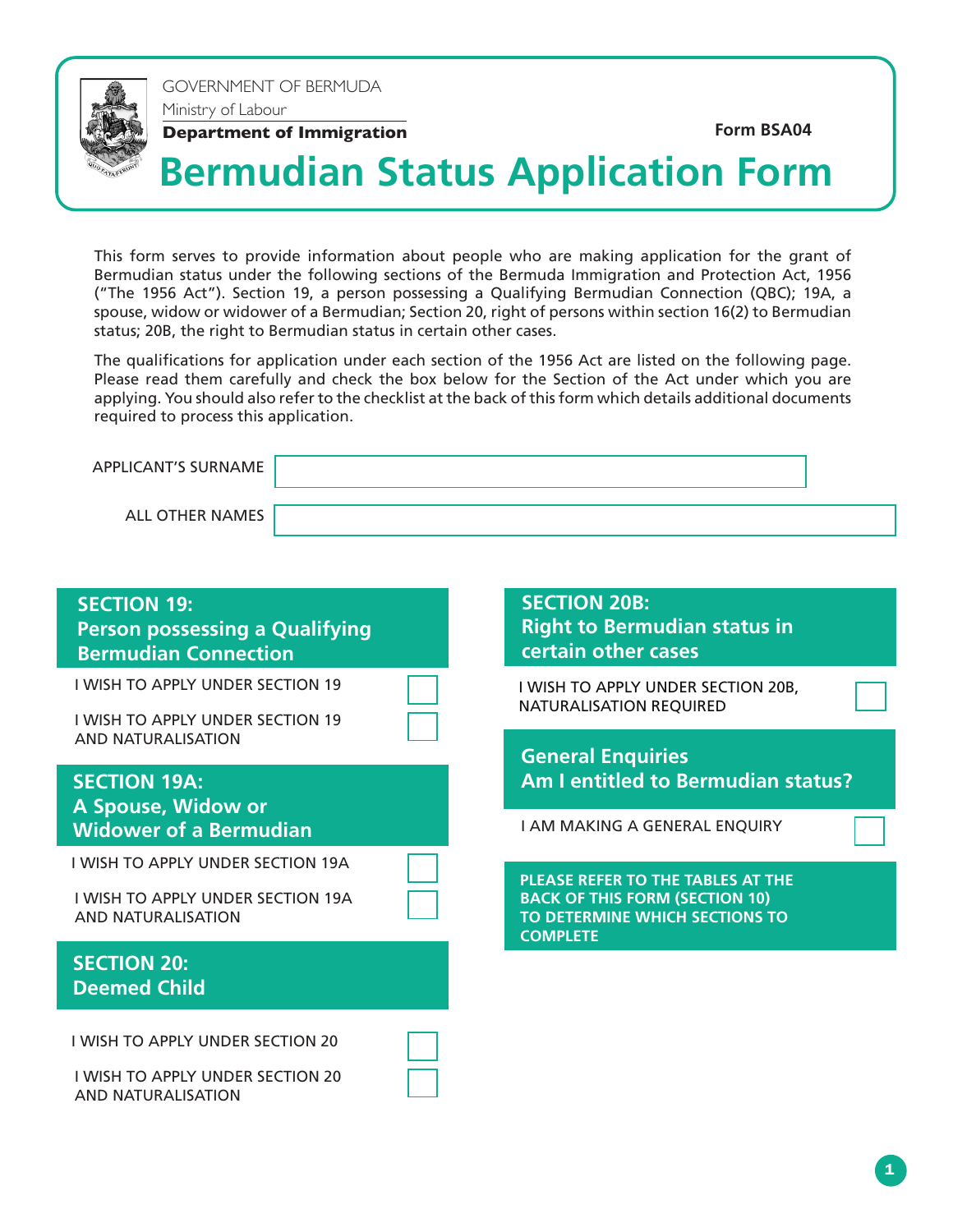### **APPLYING UNDER SECTION 19: Person possessing a Qualifying Bermudian Connection (QBC)**

You must fulfil all the requirements below in order to apply under this section:

- a) Be 18 years of age or older.
- b) Have been ordinarily resident in Bermuda for 10 continuous years immediately preceding the date of the application.
- c) Have a qualifying Bermudian connection.
- d) Be of good conduct and character.

**Note:** The first schedule A shall have effect for the purpose of determining whether a person has a QBC.

### **APPLYING UNDER SECTION 19A: A Spouse, Widow or Widower of a Bermudian**

You must fulfil all the requirements below in order to apply under this section:

- a) Be married to or be the widow or widower of a Bermudian for 10 continuous years from the date of marriage.
- b) Have resided in Bermuda for seven years after the date of the marriage, the last two years must be continuous to the date of application. In calculating the remaining five years you must do so in continuous periods of 12 months or more.
- c) Be living together as husband and wife continuously for the last two years with the Bermudian spouse to the date of application or for the last six months prior to the death of the Bermudian spouse.
- d) Be of good conduct and character.

### **APPLYING UNDER SECTION 20: Right of persons within Section 16(2) to Bermudian status**

You must fulfil all the requirements below in order to apply under this section:

- a) Have reached the age of eighteen years but be under the age of twenty two years.
- b) Have been ordinarily resident in Bermuda for the period of five years immediately preceding the application.
- c) Have for the five years immediately preceding the application been deemed to possess and enjoy Bermudian status by virtue of section 16(2).

### **APPLYING UNDER SECTION 20B: Certain Other Cases**

You must fulfil all the requirements below in order to apply under this section:

- a) Have been ordinarily resident in Bermuda on 31 July 1989.
- b) Have been ordinarily resident in Bermuda for the period of 10 years immediately preceding the application.
- c) Be a British Dependent Territories citizen by virtue of the grant to him by the Governor of a certificate of naturalisation under the British Nationality and Status of Aliens Act 1914 (U.K.) or the British Nationality Act 1948 (U.K.) or the British Nationality Act 1981 (U.K.) having been approved for the grant of Bermudian status.

#### **Naturalisation**

Any person who is not a Commonwealth citizen must be naturalised as a British Overseas Territories Citizen in order to acquire Bermudian status. Those persons who are Commonwealth citizens applying for Bermudian status ONLY, should note that the acquisition of Bermudian status in itself does not confer British nationality.

### **General Enquiry**

People enquiring whether they have, or may be entitled to, Bermudian status should complete this form in order to provide as much information as possible to the Department of Immigration. This will enable the Department to make a recommendation as to your best course of action.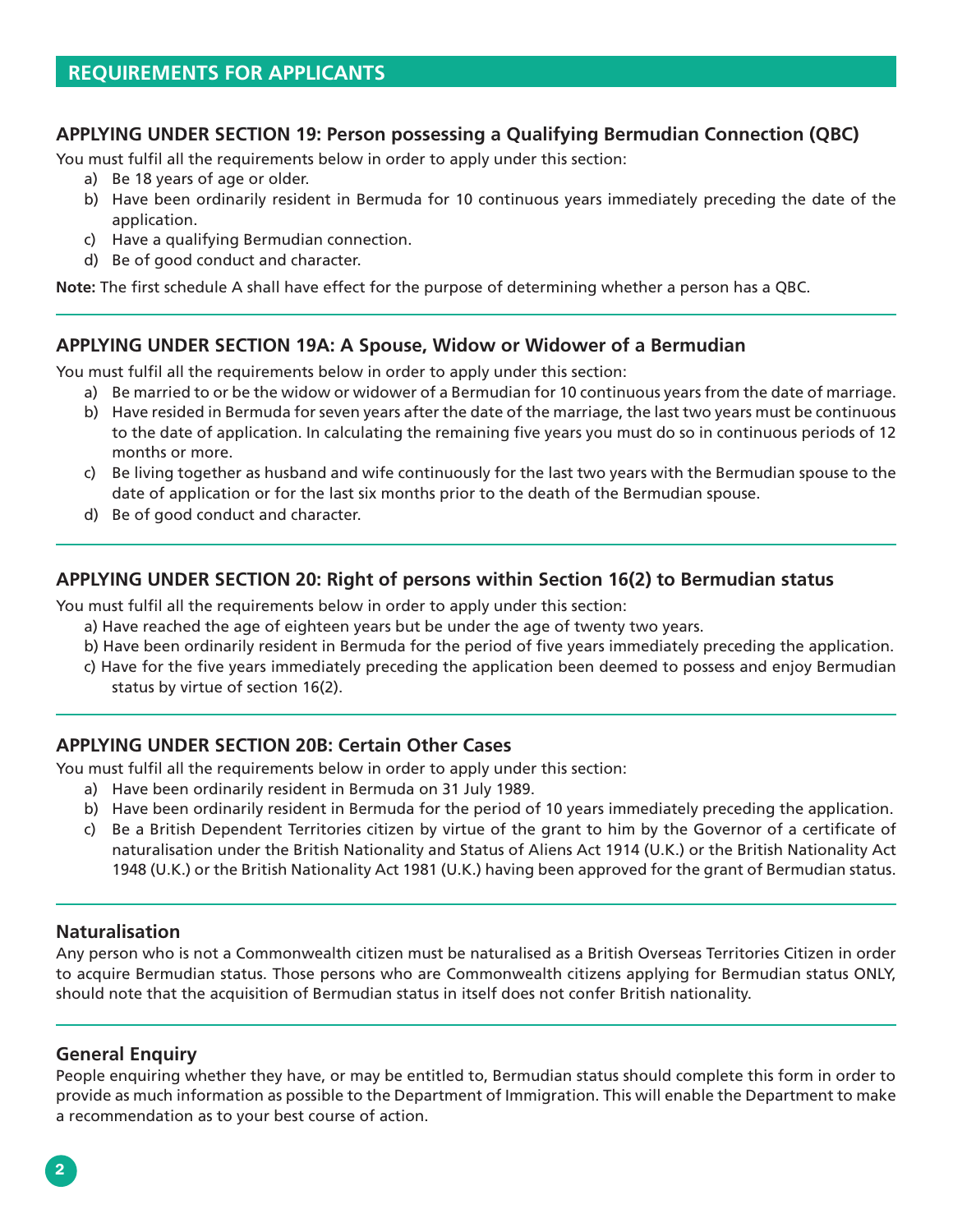| <b>SECTION</b>                                                                                                                                                   |                                                                                         |             |           |                    |                                                                                                                     |                |
|------------------------------------------------------------------------------------------------------------------------------------------------------------------|-----------------------------------------------------------------------------------------|-------------|-----------|--------------------|---------------------------------------------------------------------------------------------------------------------|----------------|
| <b>Personal Details</b>                                                                                                                                          |                                                                                         |             |           |                    |                                                                                                                     |                |
| Surname/Family name                                                                                                                                              |                                                                                         |             |           |                    |                                                                                                                     |                |
| First name                                                                                                                                                       |                                                                                         |             |           |                    |                                                                                                                     |                |
| Middle name(s)                                                                                                                                                   |                                                                                         |             |           |                    |                                                                                                                     |                |
| Family name at birth                                                                                                                                             |                                                                                         |             |           |                    |                                                                                                                     |                |
| Reason for name change                                                                                                                                           |                                                                                         |             |           |                    |                                                                                                                     |                |
| Date of name change   DD / MM / YR                                                                                                                               |                                                                                         | Age         |           | Sex                | Date of birth                                                                                                       | DD / MM / YR   |
| Present street address in Bermuda                                                                                                                                |                                                                                         |             |           |                    |                                                                                                                     |                |
| Postal address (if different from above)                                                                                                                         |                                                                                         |             |           |                    | <u> 1980 - Jan Barbara, martin da basar da basar da basar da basar da basar da basar da basar da basar da basar</u> |                |
|                                                                                                                                                                  |                                                                                         |             |           |                    |                                                                                                                     |                |
| NOTE: Please inform the Department of Immigration in writing of any change of address or phone number which<br>occurs while this application is being processed. |                                                                                         |             |           |                    |                                                                                                                     |                |
| <b>Nationality Details</b><br>Your nationality at birth                                                                                                          |                                                                                         |             |           |                    | Village, town or<br>city of birth                                                                                   |                |
| Your present nationality<br>Are there any restrictions                                                                                                           |                                                                                         |             |           |                    |                                                                                                                     |                |
| on your right to return to<br>your country of origin?                                                                                                            | <b>YES</b>                                                                              |             | <b>NO</b> |                    |                                                                                                                     |                |
| If YES, please state what<br>these restrictions are                                                                                                              |                                                                                         |             |           |                    |                                                                                                                     |                |
| <b>Marital status</b><br>Are you                                                                                                                                 | Single                                                                                  |             |           | Divorced           |                                                                                                                     | Widowed        |
|                                                                                                                                                                  |                                                                                         | Married and |           | Living<br>together | Legally<br>Living<br>separated<br>apart                                                                             |                |
| <b>Employment</b><br>Job title                                                                                                                                   |                                                                                         |             |           |                    |                                                                                                                     |                |
| Employer, with address<br>and phone number                                                                                                                       |                                                                                         |             |           |                    |                                                                                                                     |                |
| <b>Convictions</b>                                                                                                                                               | Have you ever been convicted in a court of law<br>on any criminal or civil proceedings? |             |           |                    | <b>YES</b>                                                                                                          | <b>NO</b>      |
| If YES, please state: When                                                                                                                                       |                                                                                         |             |           | Where              |                                                                                                                     |                |
| Nature of offence                                                                                                                                                |                                                                                         |             |           |                    |                                                                                                                     |                |
| Sentence                                                                                                                                                         |                                                                                         |             |           |                    |                                                                                                                     |                |
| You may add to your response on a separate<br>sheet - is another sheet attached?                                                                                 |                                                                                         |             |           | <b>YES</b>         | <b>NO</b>                                                                                                           | 3 <sup>°</sup> |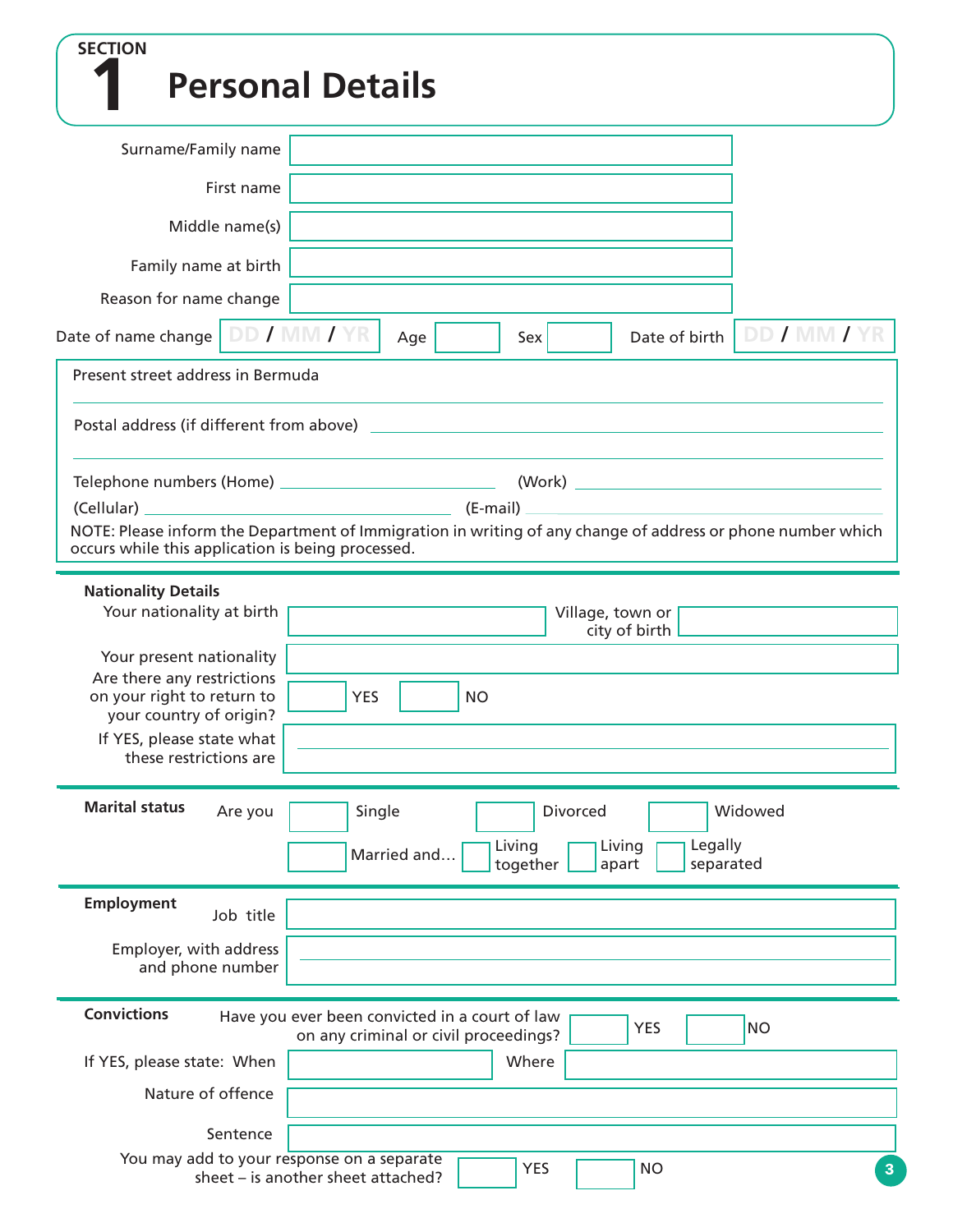Date of arrival in Bermuda for residence

Residence

2

**SECTION** 

**DD / MM / YR**

Since your arrival in Bermuda, have you lived abroad for more than two months? Since your arrival in Bermuda, have you lived abroad for more than two months?<br>If YES, please give details of each residence abroad.

| Country of<br>residence | Reason for residence, for example<br>periods of employment or education | Employer or school | Period of residence<br>(Month/Year to Month/Year |
|-------------------------|-------------------------------------------------------------------------|--------------------|--------------------------------------------------|
|                         |                                                                         |                    |                                                  |
|                         |                                                                         |                    |                                                  |
|                         |                                                                         |                    |                                                  |
|                         |                                                                         |                    |                                                  |
|                         |                                                                         |                    |                                                  |
|                         |                                                                         |                    |                                                  |
|                         |                                                                         |                    |                                                  |
|                         |                                                                         |                    |                                                  |
|                         |                                                                         |                    |                                                  |
|                         |                                                                         |                    |                                                  |
|                         |                                                                         |                    |                                                  |
|                         |                                                                         |                    |                                                  |

Please provide supporting documentation from place of employment or educational establishment.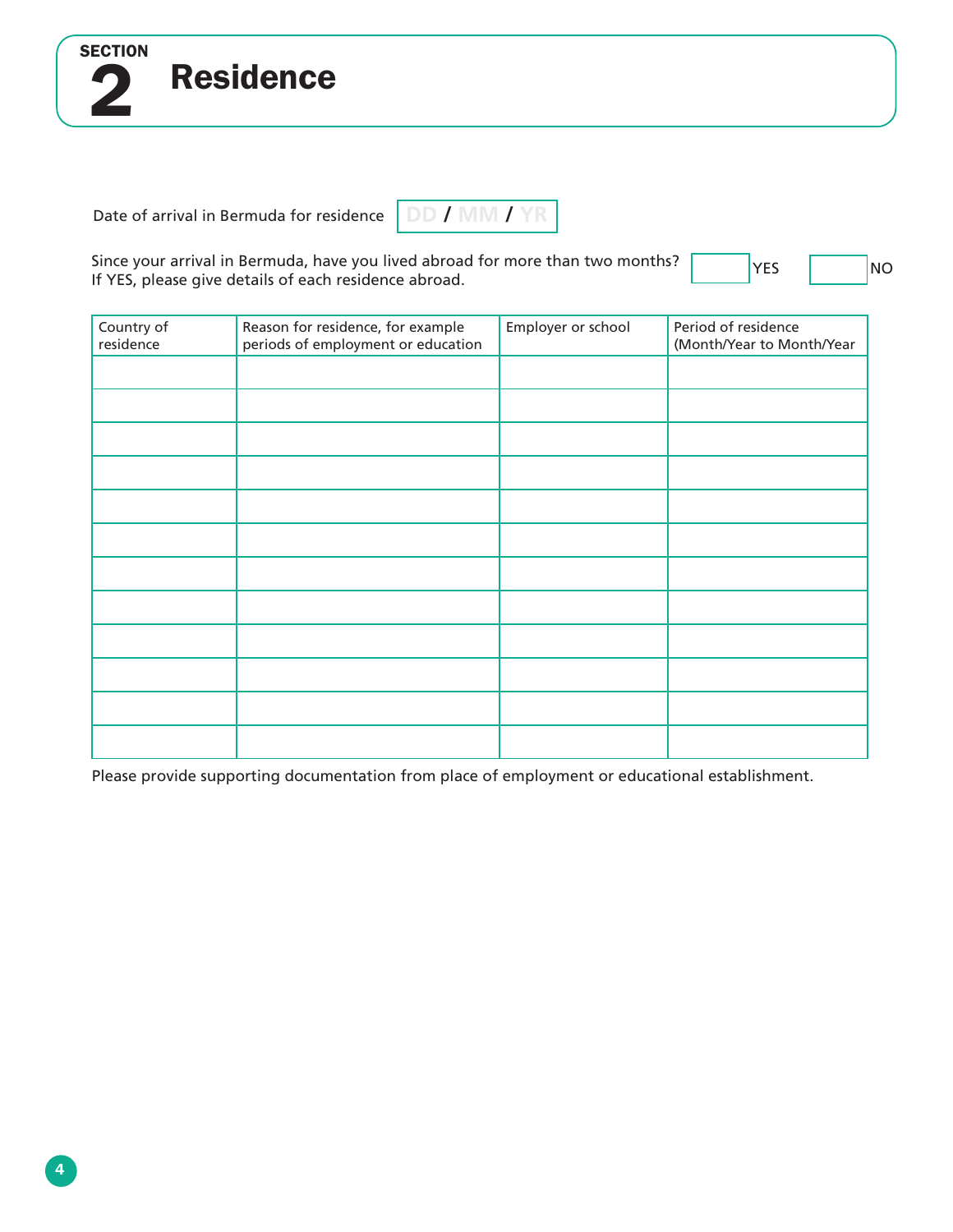Details of Spouse/Widow/Widower

If not applicable, please write "NONE" through this section

3

**SECTION** 

| Surname/Family name                                                       |                                                                                                                                                  |
|---------------------------------------------------------------------------|--------------------------------------------------------------------------------------------------------------------------------------------------|
| All other names                                                           |                                                                                                                                                  |
| Maiden name (if applicable)                                               |                                                                                                                                                  |
| Age                                                                       | DD / MM / YR<br>Date of birth<br>Sex                                                                                                             |
| Nationality at birth                                                      | Village, town or<br>city of birth                                                                                                                |
| Present nationality<br>(if different from above)                          |                                                                                                                                                  |
| Date and place of marriage                                                | DD / MM / YR                                                                                                                                     |
| Date marriage ended<br>(if applicable)                                    | Reason (death,<br>DD / MM / YR<br>divorce, etc.)                                                                                                 |
| Is your spouse currently<br>residing in Bermuda?                          | <b>YES</b><br><b>NO</b>                                                                                                                          |
| Does your spouse possess<br><b>Bermudian status?</b>                      | <b>YES</b><br><b>NO</b><br>Certificate #                                                                                                         |
| Does your spouse possess a<br><b>Permanent Resident's</b><br>Certificate? | Certificate #<br><b>NO</b><br><b>YES</b>                                                                                                         |
| Is your spouse employed<br>in Bermuda?                                    | <b>YES</b><br><b>NO</b>                                                                                                                          |
| If YES, please give occupation<br>and employer                            |                                                                                                                                                  |
| .                                                                         | Have your spouse or dependent children ever been convicted in a court of law<br><b>YES</b><br><b>NO</b><br>on any criminal or civil proceedings? |

If YES, provide details on a separate sheet and attach it to this form - is a sheet  $\sqrt{ }$ attached?

NOTE: A Police Certificate will be accepted as a satisfactory response to this requirement.

 $YES$  NO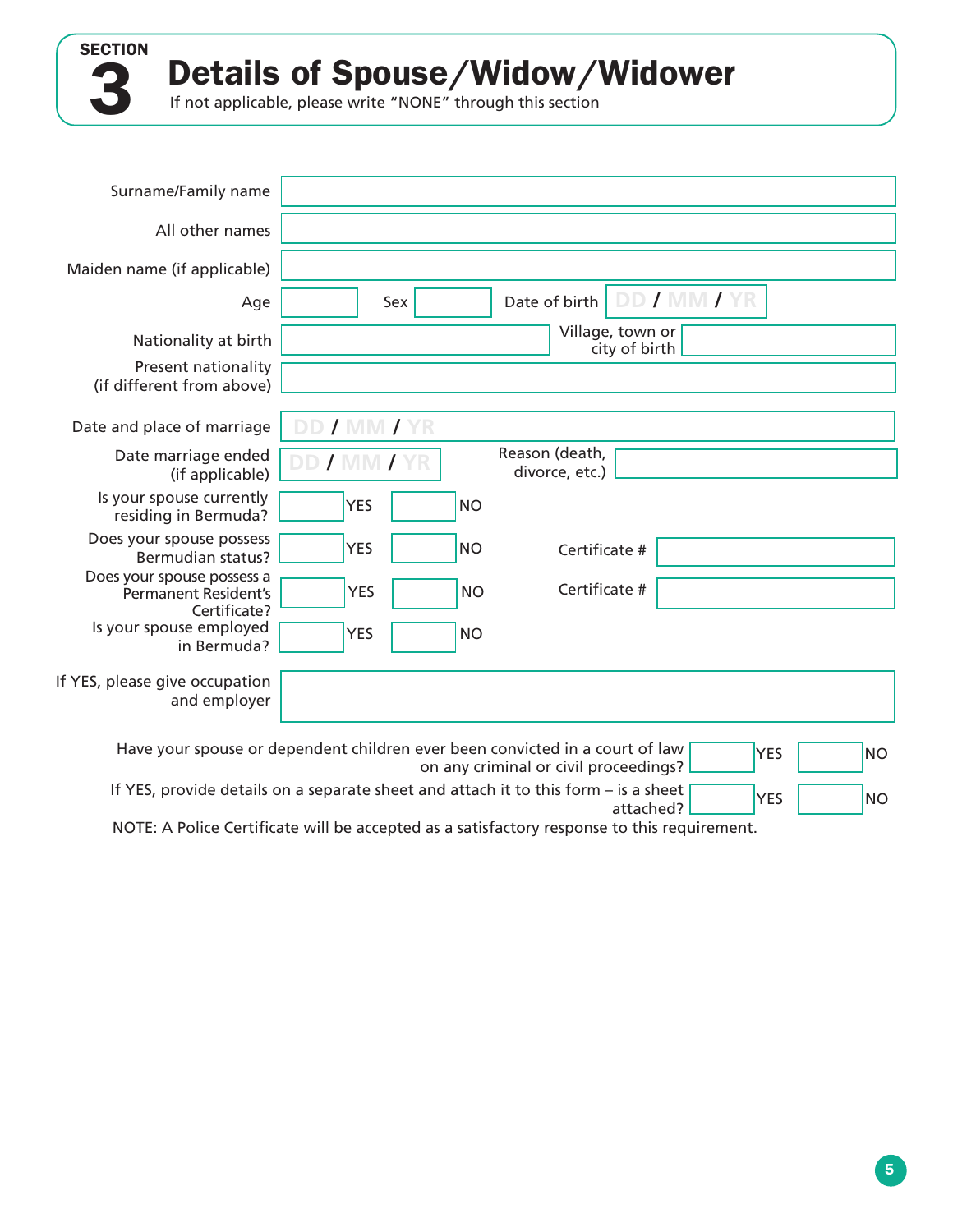**SECTION** 

4

# Details of Parents

| <b>FATHER'S Surname</b>                |                                                       |
|----------------------------------------|-------------------------------------------------------|
| All other names                        |                                                       |
| Age                                    | DD / MM / YR<br>Date of birth                         |
| Nationality at birth                   | Present nationality<br>(if different)                 |
| Village, town or<br>city of birth      |                                                       |
| Does he possess Bermudian status?      | <b>YES</b><br>Certificate #<br><b>NO</b>              |
| Or a Permanent Resident's Certificate? | <b>YES</b><br><b>NO</b><br>Certificate #              |
|                                        | Is he employed in Bermuda?<br><b>YES</b><br><b>NO</b> |
| If YES, please give occupation         | and employer                                          |
| <b>MOTHER'S Surname</b>                |                                                       |
| All other names                        |                                                       |
| Maiden names                           |                                                       |
| Age                                    | DD / MM / YR<br>Date of birth                         |
| Nationality at birth                   | Present nationality<br>(if different)                 |
| Village, town or<br>city of birth      |                                                       |
| Does she possess Bermudian status?     | <b>YES</b><br><b>NO</b><br>Certificate #              |
| Or a Permanent Resident's Certificate? | <b>YES</b><br><b>NO</b><br>Certificate #              |
| Is she employed in Bermuda?            | <b>YES</b><br><b>NO</b>                               |
| If YES, please give occupation         | and employer                                          |
|                                        |                                                       |
|                                        | Date and place of parents' marriage   DD / MM / YR    |
| Date marriage ended [                  | Reason (death,                                        |

Date marriage ended<br>(if applicable) DD / MM / YR (if applicable)

| Reason (death, |  |
|----------------|--|
|                |  |
| divorce, etc.) |  |
|                |  |
|                |  |

6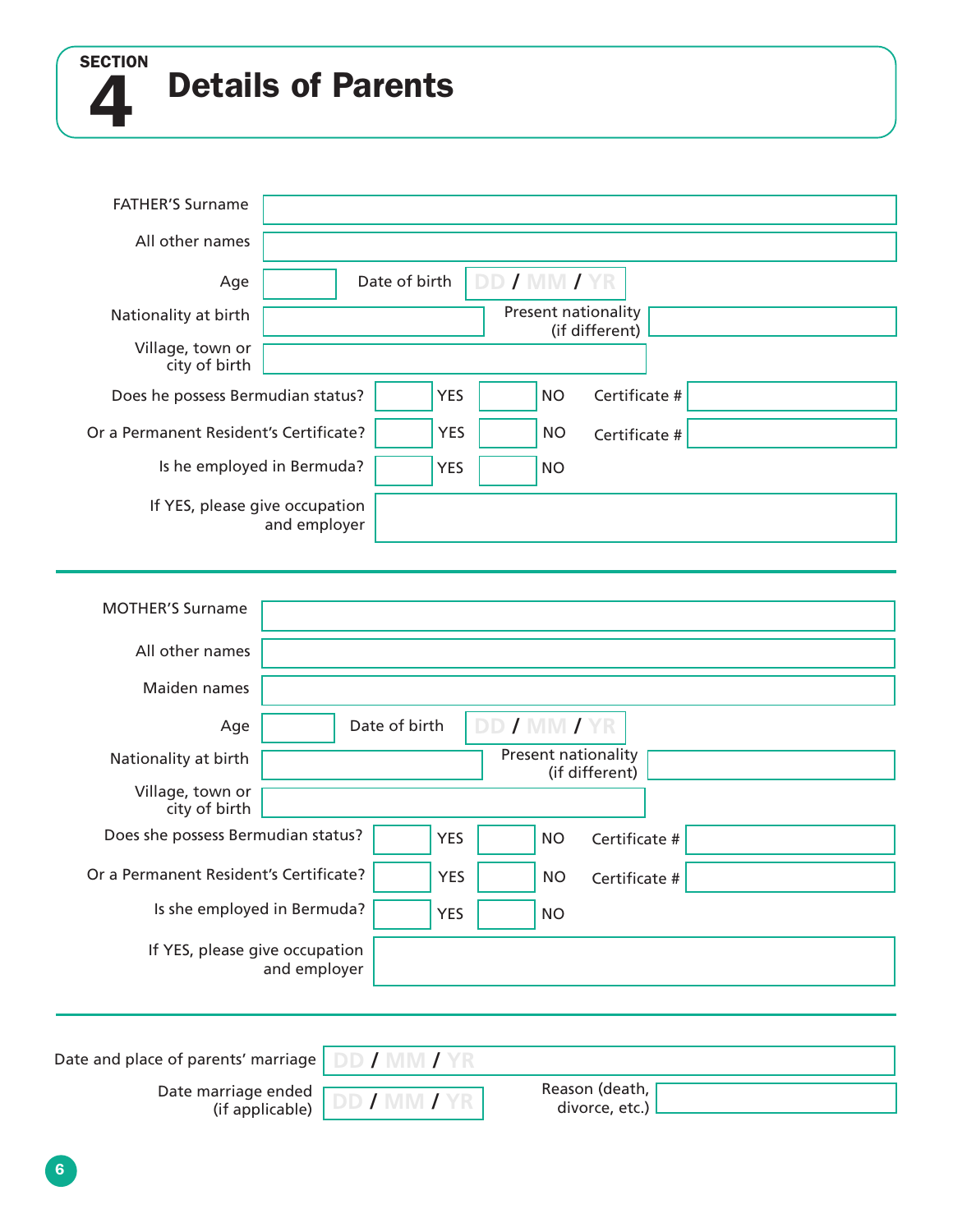5 SECTION

# Details of Siblings

| SIBLING 1 Surname                         |                                                     |
|-------------------------------------------|-----------------------------------------------------|
| All other names                           |                                                     |
| Age                                       | DD / MM / YR<br>Date of birth                       |
| Nationality at birth                      | Present nationality<br>(if different)               |
| Village, town or<br>city of birth         |                                                     |
| Does sibling possess Bermudian            | Certificate #<br><b>YES</b><br><b>NO</b><br>status? |
| Or a Permanent Resident's Certificate?    | <b>YES</b><br><b>NO</b><br>Certificate #            |
|                                           |                                                     |
| <b>SIBLING 2 Surname</b>                  |                                                     |
| All other names                           |                                                     |
| Age                                       | DD / MM /<br>Date of birth                          |
| Nationality at birth                      | Present nationality<br>(if different)               |
| Village, town or<br>city of birth         |                                                     |
| Does sibling possess Bermudian<br>?status | <b>YES</b><br><b>NO</b><br>Certificate #            |
| Or a Permanent Resident's Certificate?    | <b>YES</b><br><b>NO</b><br>Certificate #            |
|                                           |                                                     |
| SIBLING 3 Surname                         |                                                     |
| All other names                           |                                                     |
| Age                                       | DD / MM / YR<br>Date of birth                       |
| Nationality at birth                      | Present nationality<br>(if different)               |
| Village, town or<br>city of birth         |                                                     |
| Does sibling possess Bermudian            | <b>YES</b><br><b>NO</b><br>Certificate #<br>status? |
| Or a Permanent Resident's Certificate?    | <b>YES</b><br><b>NO</b><br>Certificate #            |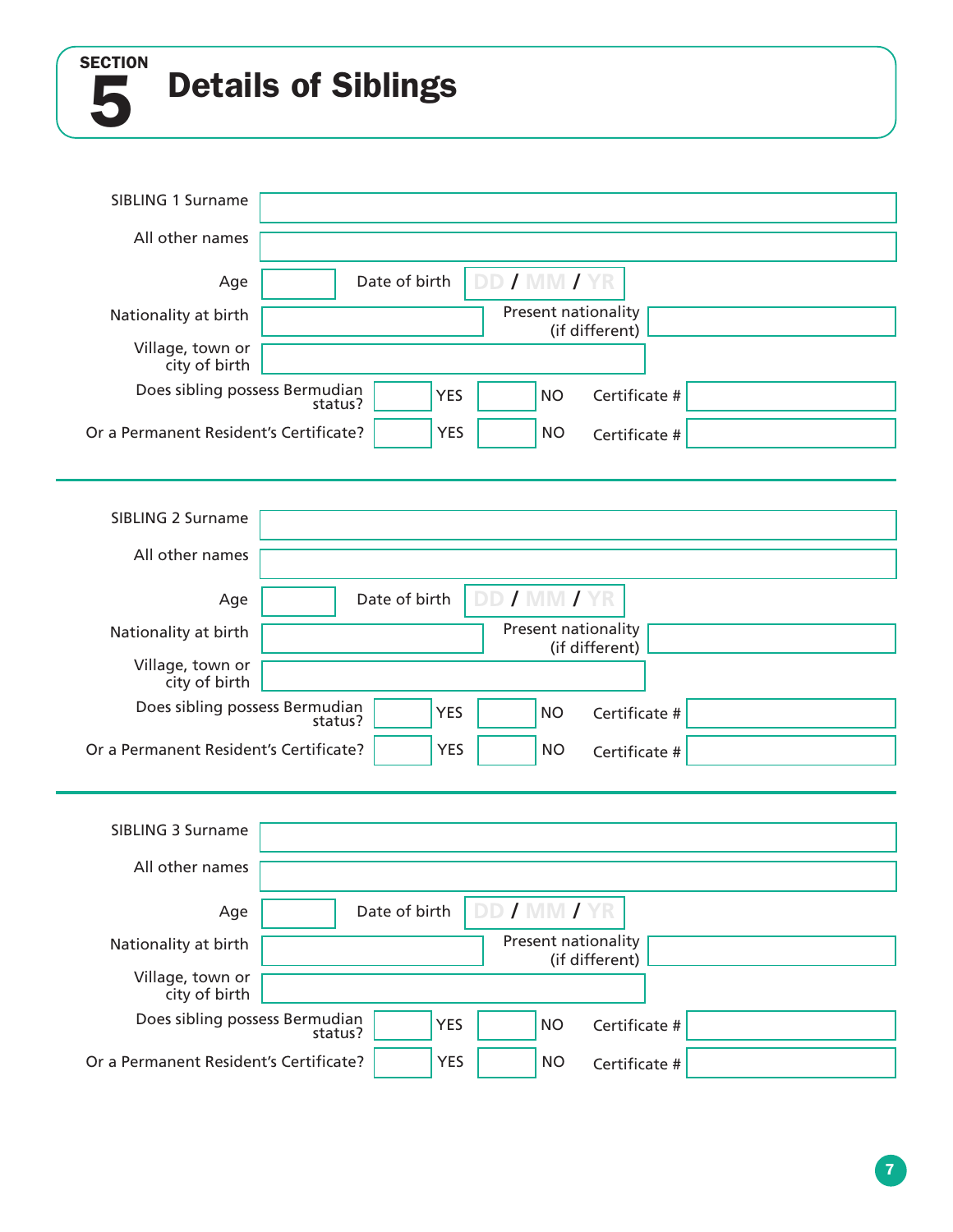

# Reference 1

You require two sponsors in support of your application. They must both be Commonwealth citizens who possess Bermudian status and have known you for at least seven years.

#### **Letters of support from both these sponsors must be attached to this form.**

The sponsors in support of applicants who are applying under 19A must complete and sign subsections 1 and 2.

**NOTE TO SPONSOR**: If you do not know the applicant sufficiently well to provide detailed information that you will be called upon to provide concerning them, you should advise them to select another sponsor.

#### **SUBSECTION 1**

| SPONSOR 1 Full name              |                            |
|----------------------------------|----------------------------|
|                                  | Surname                    |
|                                  |                            |
|                                  | All other names            |
|                                  | Date of birth DD / MM / YR |
| Changed and dance in Disasserial |                            |

| Street address in Bermuda                                                                                                                                                         |                                                                       |  |  |
|-----------------------------------------------------------------------------------------------------------------------------------------------------------------------------------|-----------------------------------------------------------------------|--|--|
| Postal address (if different from above)                                                                                                                                          |                                                                       |  |  |
| Telephone numbers (Home) and the control of the control of the control of the control of the control of the co                                                                    |                                                                       |  |  |
|                                                                                                                                                                                   |                                                                       |  |  |
| I, the undersigned, hereby state:                                                                                                                                                 |                                                                       |  |  |
| I am a Commonwealth citizen<br><b>YES</b><br><b>NO</b>                                                                                                                            |                                                                       |  |  |
| <b>YES</b><br><b>NO</b><br>I possess Bermudian status                                                                                                                             |                                                                       |  |  |
| I have known the applicant for                                                                                                                                                    | years and have extensive knowledge of his/her character and integrity |  |  |
| He/She is of good character and has sufficient knowledge of the English language. He/She is not the Counsel or Agent<br>of the applicant, nor is he/she related to the applicant. |                                                                       |  |  |
| Signature                                                                                                                                                                         | DD / MM / YR<br>Date                                                  |  |  |
|                                                                                                                                                                                   |                                                                       |  |  |

#### **SUBSECTION 2**

For applicants applying under 19A: To the best of my knowledge and belief, the applicant and the applicant's spouse are happily married and living together as husband and wife. I support his/her application for Bermudian status and Naturalisation as a British Overseas Territories Citizen.

| Signature | Date |  |
|-----------|------|--|
|           |      |  |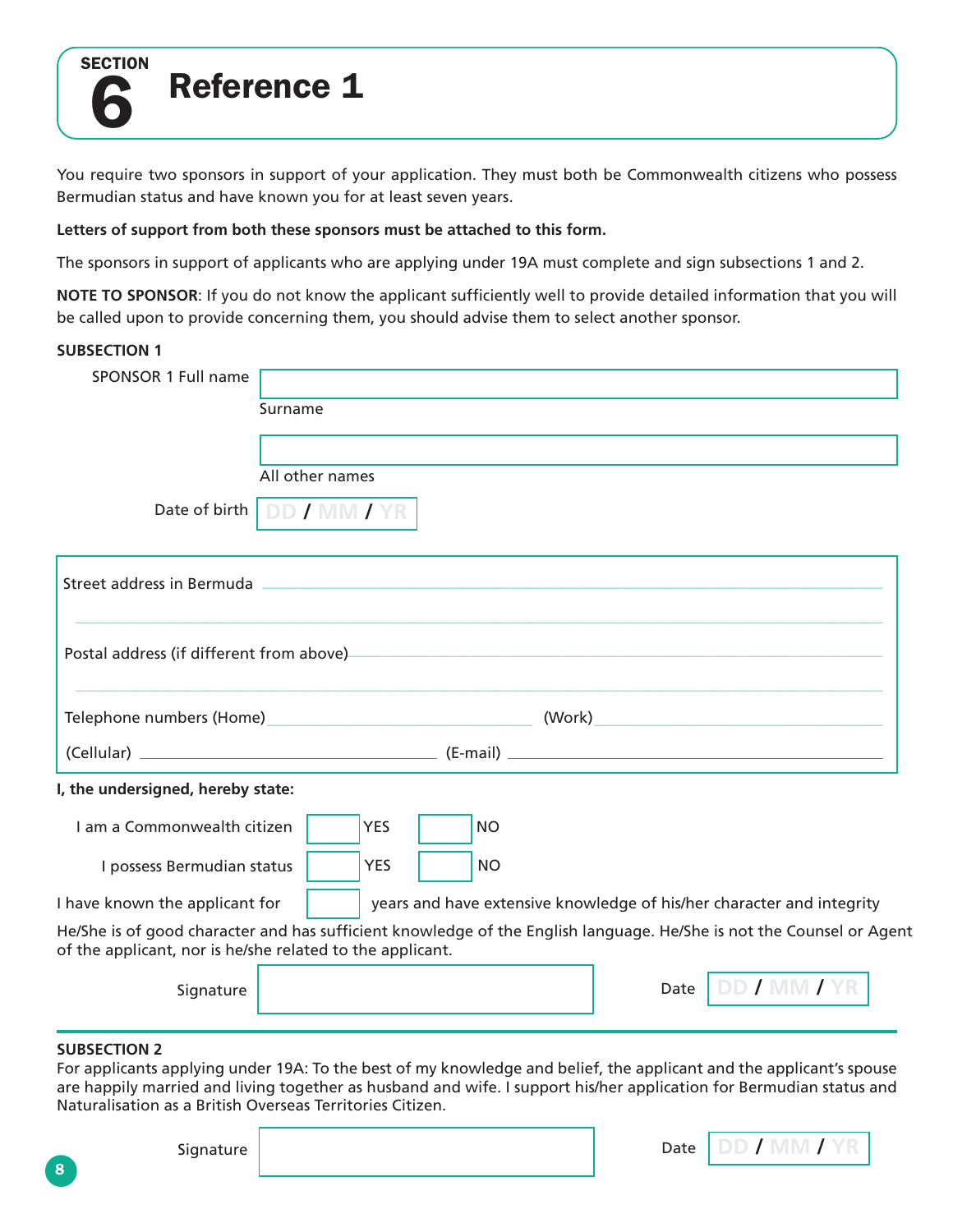

# Reference 2

You require two sponsors in support of your application. They must both be Commonwealth citizens who possess Bermudian status and have known you for at least seven years.

#### **Letters of support from both these sponsors must be attached to this form.**

The sponsors in support of applicants who are applying under 19A must complete and sign subsections 1 and 2.

**NOTE TO SPONSOR**: If you do not know the applicant sufficiently well to provide detailed information that you will be called upon to provide concerning them, you should advise them to select another sponsor.

#### **SUBSECTION 1**

| SPONSOR 1 Full name              |                            |
|----------------------------------|----------------------------|
|                                  | Surname                    |
|                                  |                            |
|                                  | All other names            |
|                                  | Date of birth DD / MM / YR |
| Changed and dance in Disasserial |                            |

| Street address in Bermuda                                                                                                                                                         |
|-----------------------------------------------------------------------------------------------------------------------------------------------------------------------------------|
| Postal address (if different from above)                                                                                                                                          |
| (Work)<br>Telephone numbers (Home)                                                                                                                                                |
| (Cellular)<br>(E-mail)                                                                                                                                                            |
| I, the undersigned, hereby state:                                                                                                                                                 |
| I am a Commonwealth citizen<br><b>YES</b><br>N <sub>O</sub>                                                                                                                       |
| I possess Bermudian status<br><b>YES</b><br>NO                                                                                                                                    |
| I have known the applicant for<br>years and have extensive knowledge of his/her character and integrity                                                                           |
| He/She is of good character and has sufficient knowledge of the English language. He/She is not the Counsel or Agent<br>of the applicant, nor is he/she related to the applicant. |
| Date<br>Signature                                                                                                                                                                 |
|                                                                                                                                                                                   |

#### **SUBSECTION 2**

For applicants applying under 19A: To the best of my knowledge and belief, the applicant and the applicant's spouse are happily married and living together as husband and wife. I support his/her application for Bermudian status and Naturalisation as a British Overseas Territories Citizen.

| Signature | Date |  |
|-----------|------|--|
|           |      |  |

9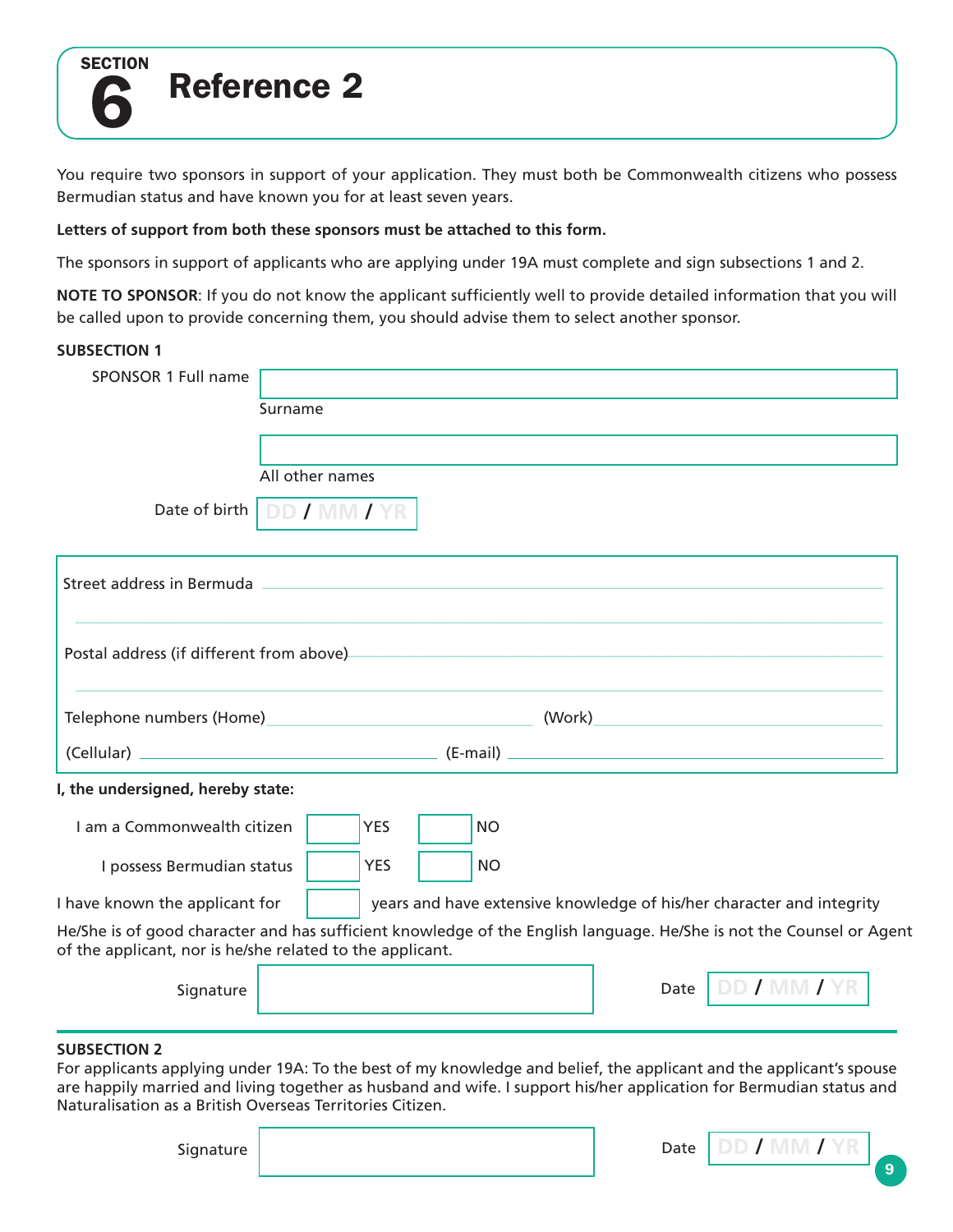**SECTION** Legal Declaration

7

**I swear by Almighty God that the particulars stated by me in this application are true and I have read and understand the requirements of the section under which I am applying.**

If at any time, before a Certificate is issued to me, the accuracy of any of the foregoing particulars is affected by an alteration of circumstances, I undertake to inform the Department of Immigration in writing forthwith.

| Print name | \$25 Stamp<br>Duty |                        |  |
|------------|--------------------|------------------------|--|
| Signature  |                    |                        |  |
| Sworn at   |                    |                        |  |
| Date       |                    |                        |  |
| Before me  |                    | Commissioner for Oaths |  |

**This affidavit must not be made before a person who is the Counsel or Agent for the applicant.**

**CAUTION:** If the applicant makes any statement in his or her application which he or she knows to be false in any particular, or recklessly makes a statement which is false in a material particular, he or she renders him/herself liable to both a fine and imprisonment and to the withdrawal of his or her Bermudian status, should this application be successful.



**Note:** For the purpose of this application the declaration serves as the 'letter' required under section 19A (2)(c) of the 1956 Act.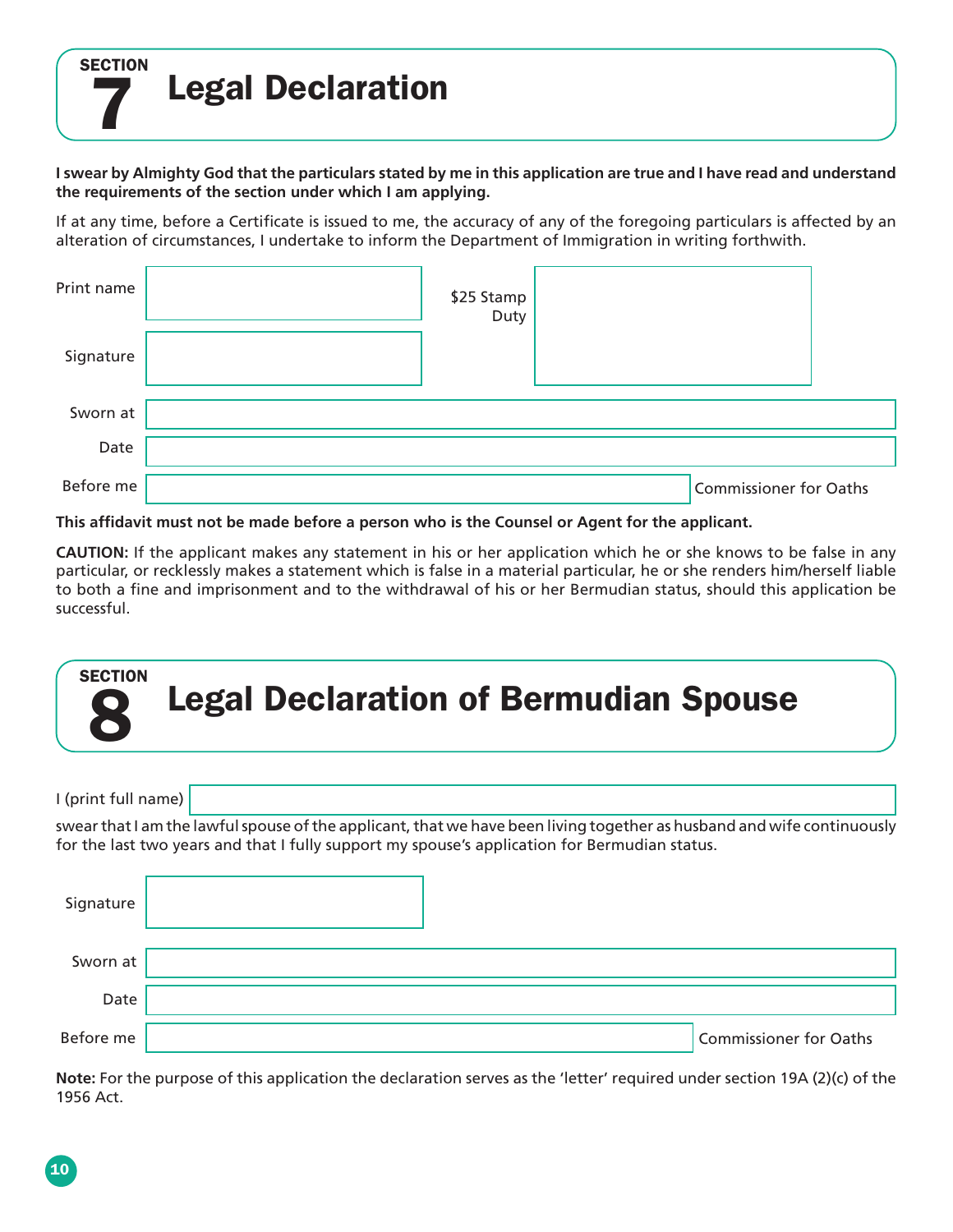# 9 **SECTION** Application for naturalisation as a British Overseas Territories citizen

#### **IMPORTANT NOTE:**

Attach a separate sheet giving details of ALL absences from Bermuda during the five year period ending with the date of this application. Include the country visited, the purpose of the visit, the dates of your leaving and returning to the Island and the total days absent for each visit.

You should not have been out of Bermuda for more than 90 days during the 12 month period immediately preceding this application, or more than 450 days in the five year period immediately preceding this application, or if you are married to a British Overseas Territory Citizen, you should not have been out of Bermuda for more than 270 days in the three year period immediately preceding this application.

| Do you intend to reside in Bermuda if naturalised? $\parallel$ | $\bigcap$ YES $\bigcap$ NO |  |
|----------------------------------------------------------------|----------------------------|--|
|----------------------------------------------------------------|----------------------------|--|

#### **DECLARATION BY THE APPLICANT FOR NATURALISATION AS A BRITISH OVERSEAS TERRITORIES CITIZEN**

I, (FULL NAME) and belief, the information given in this application is correct. I know of no reason why I should not be granted British Overseas Territories (Bermuda) citizenship. I promise to inform the Governor in writing or any change in circumstances which may affect the accuracy of the information given whilst this application is being considered by Government House. I understand that information given by me will be treated in confidence, but may be submitted for checking against records held by other Government Departments and the police, where it is necessary for immigration or nationality purposes, or to enable these bodies to carry out their functions. declare that, to the best of my knowledge

I confirm that I have enclosed the appropriate naturalisation fee

I confirm that i have enclosed the appropriated documents

I understand that a certificate of citizenship may be withdrawn if it is found to have been obtained by fraud, false representation or concealment of any material fact, or I engage in conduct which is seriously prejudicial to the public good.

I declare that, although I do not meet all the statutory requirements for naturalisation, I believe that, in view of the following special circumstances, the Governor should treat me as fulfilling those requirements or waive the need in my cast to fulfil them.

Special circumstances - which requirements do you think you think you fail to meet and what are the special circumstances? (Attach a separate sheet if necessary)

Please sign below once you are satisfied you have completed the form correctly. Fees are not not refundable for applications that fail.

**Signature** 

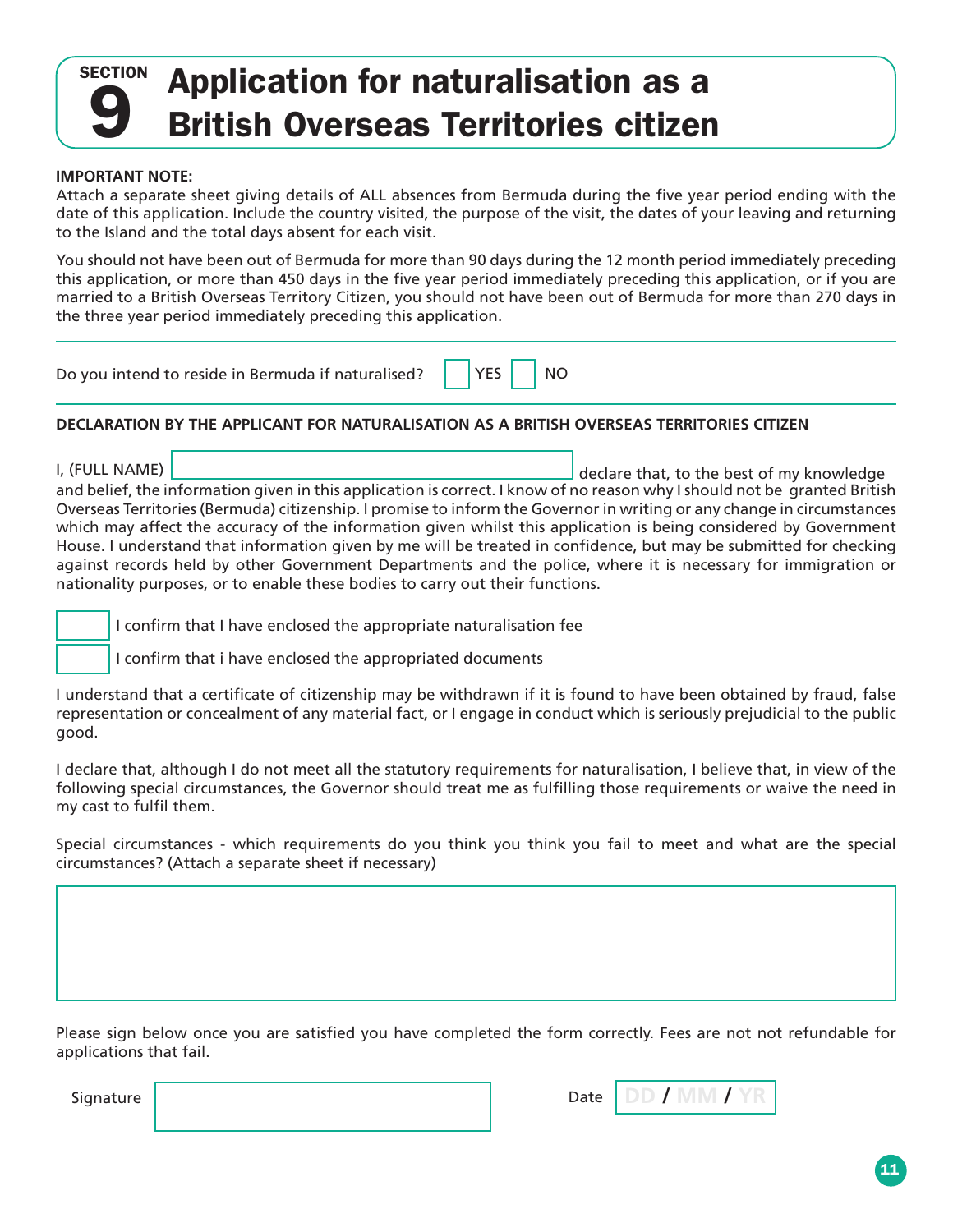## **.** Proof of Ordinary Residence 10 **SECTION**

You require a letter(s) of support indicating that you have been ordinarily resident in Bermuda. A sample letter of proof of ordinary residence is included in the notes section of this application form.

(**Note:** The person who submits a proof of ordinary residence letter cannot also be a reference under section 5 of this application.)

Please indicate if the letter of proof of ordinary residence is enclosed with your application.  $\begin{vmatrix} \n\end{vmatrix}$  YES  $\begin{vmatrix} \n\end{vmatrix}$  NO

| <b>SECTION</b> | 11 Legal Declaration of Domicile |  |
|----------------|----------------------------------|--|
|                |                                  |  |

The country in which a person is domiciled is the country that the person regards as home. Therefore, to be domiciled in Bermuda, a person must regard Bermuda as home (i.e. the place to which he eventually intends to return) regardless of the country in which he is temporarily or ordinarily resident at the time.

I solemnly and sincerely declare by the Almighty God that the particulars stated by me in this application are true and I understand the requirements of this section.

| Print name |                      |                        |
|------------|----------------------|------------------------|
| Signature  | DD / MM / YR<br>Date |                        |
| Sworn at   |                      |                        |
| Date       |                      |                        |
| Before me  |                      | Commissioner for Oaths |

#### **This affidavit must not be made before a person who is the Counsel or Agent for the applicant.**

**CAUTION:** If the Bermudian parent or older relative makes any statement in this application which he or she knows to be false in any particular, or recklessly makes a statement which is false in a material particular, he or she renders him/herself liable to both a fine and imprisonment and to the withdrawal of this application should the application be successful.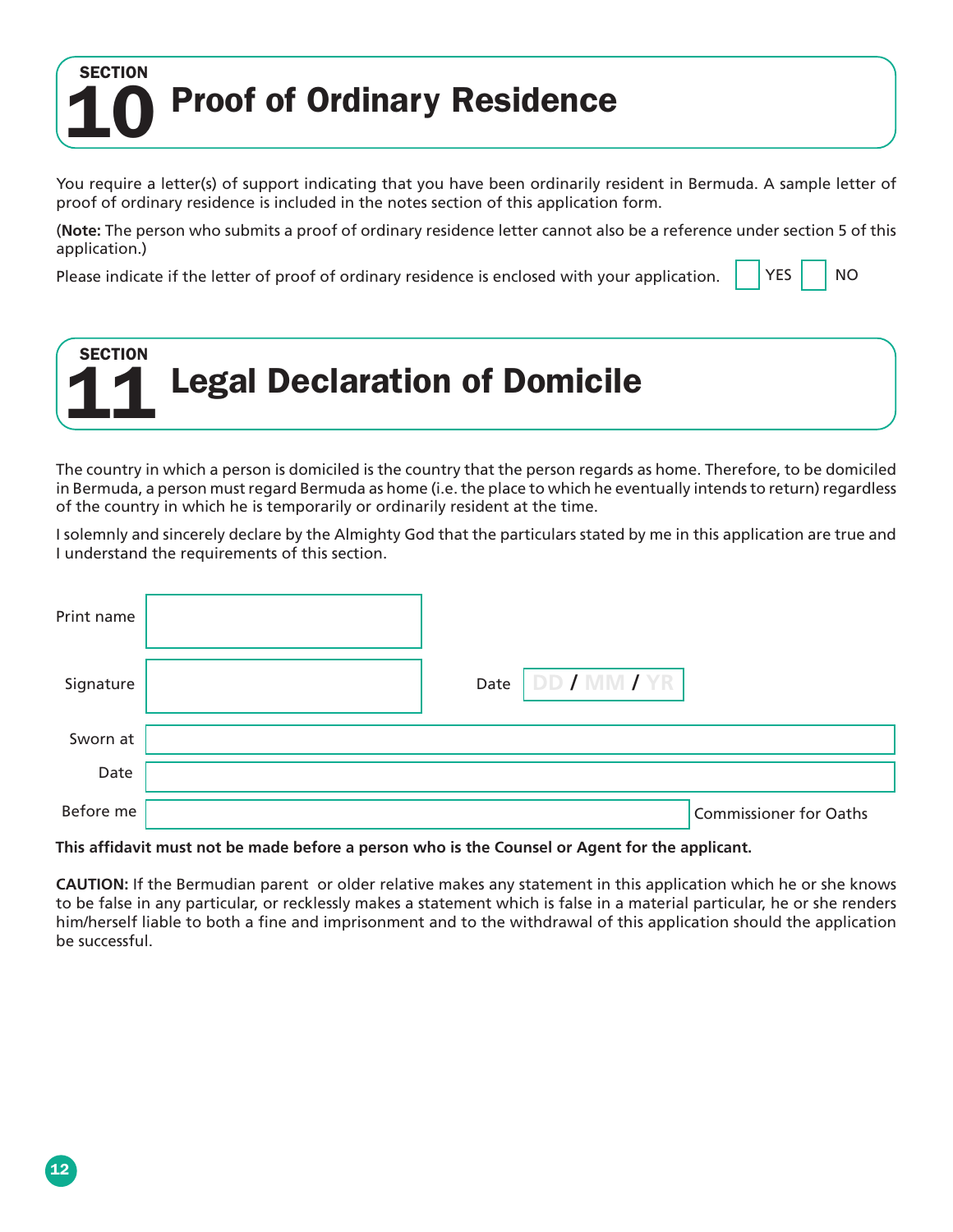## 12 **SECTION** Application Checklist

Incomplete applications will be returned. This application will not be considered complete unless the required documents are attached. Where supporting documentation is attached, indicate on the material which section of this form it refers to.

|                                                                                                                                                                          | SECTION UNDER WHICH YOU ARE APPLYING |                               |                           |                                |                |                               |                         |                      |
|--------------------------------------------------------------------------------------------------------------------------------------------------------------------------|--------------------------------------|-------------------------------|---------------------------|--------------------------------|----------------|-------------------------------|-------------------------|----------------------|
|                                                                                                                                                                          | 19<br><b>19A</b>                     |                               |                           |                                |                | 20                            |                         | General              |
|                                                                                                                                                                          | 19                                   | 19 &<br><b>Naturalisation</b> | <b>19A</b>                | 19A &<br><b>Naturalisation</b> | 20             | 20 &<br><b>Naturalisation</b> | <b>20B</b>              | <b>Enquiry</b>       |
| Complete section of form                                                                                                                                                 | $1 - 7,10$                           | $1-7, 9-10$                   | $1 - 3$ ,<br>$6 - 8$ , 10 | $1-3, 6-10$                    | $1 - 4, 7, 10$ | $1-4, 7, 9-10$                | $1-3, 6-7,$<br>$9 - 10$ | $1 - 2, 4, 7,$<br>10 |
| <b>Current fee</b>                                                                                                                                                       | $\checkmark$                         | $\checkmark$                  | $\checkmark$              | $\checkmark$                   | ✓              | ✓                             | $\checkmark$            | $\checkmark$         |
| 2 passport photos                                                                                                                                                        | $\checkmark$                         | $\checkmark$                  | $\checkmark$              | $\checkmark$                   | $\checkmark$   | $\checkmark$                  | $\checkmark$            |                      |
| Certified copy of Long Form Birth<br>Certificate/Deed poll (if applicable)                                                                                               | $\checkmark$                         | $\checkmark$                  | $\checkmark$              | $\checkmark$                   | $\checkmark$   | ✓                             | $\checkmark$            |                      |
| Certified copy of Marriage Certificate<br>(if applicable)                                                                                                                | $\checkmark$                         | $\checkmark$                  | $\checkmark$              | $\checkmark$                   | $\checkmark$   | $\checkmark$                  | $\checkmark$            |                      |
| Certified copy of all Divorce Decrees<br>Absolute (if applicable)                                                                                                        | $\checkmark$                         | $\checkmark$                  | $\checkmark$              | $\checkmark$                   | $\checkmark$   | $\checkmark$                  | $\checkmark$            |                      |
| Certified copy of Passport Data Page                                                                                                                                     | $\checkmark$                         | $\checkmark$                  | $\checkmark$              | $\checkmark$                   | $\checkmark$   | ✓                             | $\checkmark$            |                      |
| A letter of support and character<br>reference from 2 sponsors                                                                                                           | $\checkmark$                         | $\checkmark$                  | $\checkmark$              | $\checkmark$                   | $\checkmark$   | $\checkmark$                  | $\checkmark$            |                      |
| Proof of residence in Bermuda for<br>10 years, e.g. letter from schools,<br>employers and a letter from a<br>professional person attesting to your<br>10 years residence | $\checkmark$                         | $\checkmark$                  | $\checkmark$              | $\checkmark$                   |                |                               | $\checkmark$            |                      |
| Proof of residence in Bermuda for<br>5 years, e.g. letter from schools,<br>employers and a letter from a<br>professional person attesting to your 5<br>vears residence   |                                      |                               |                           |                                | $\checkmark$   | $\checkmark$                  |                         |                      |
| Declaration on domicile                                                                                                                                                  |                                      |                               |                           |                                |                |                               |                         | $\checkmark$         |
| Certified copy of Passport Data Page                                                                                                                                     | $\checkmark$                         | $\checkmark$                  | $\checkmark$              | $\checkmark$                   | $\checkmark$   | $\checkmark$                  | $\checkmark$            |                      |
| Police Report from your country<br>of origin if a resident of Bermuda<br>for less than 15 years                                                                          |                                      |                               |                           | ✓                              |                |                               |                         |                      |
| <b>Local Police Report</b>                                                                                                                                               | $\checkmark$                         |                               | ✓                         |                                |                |                               | ✓                       |                      |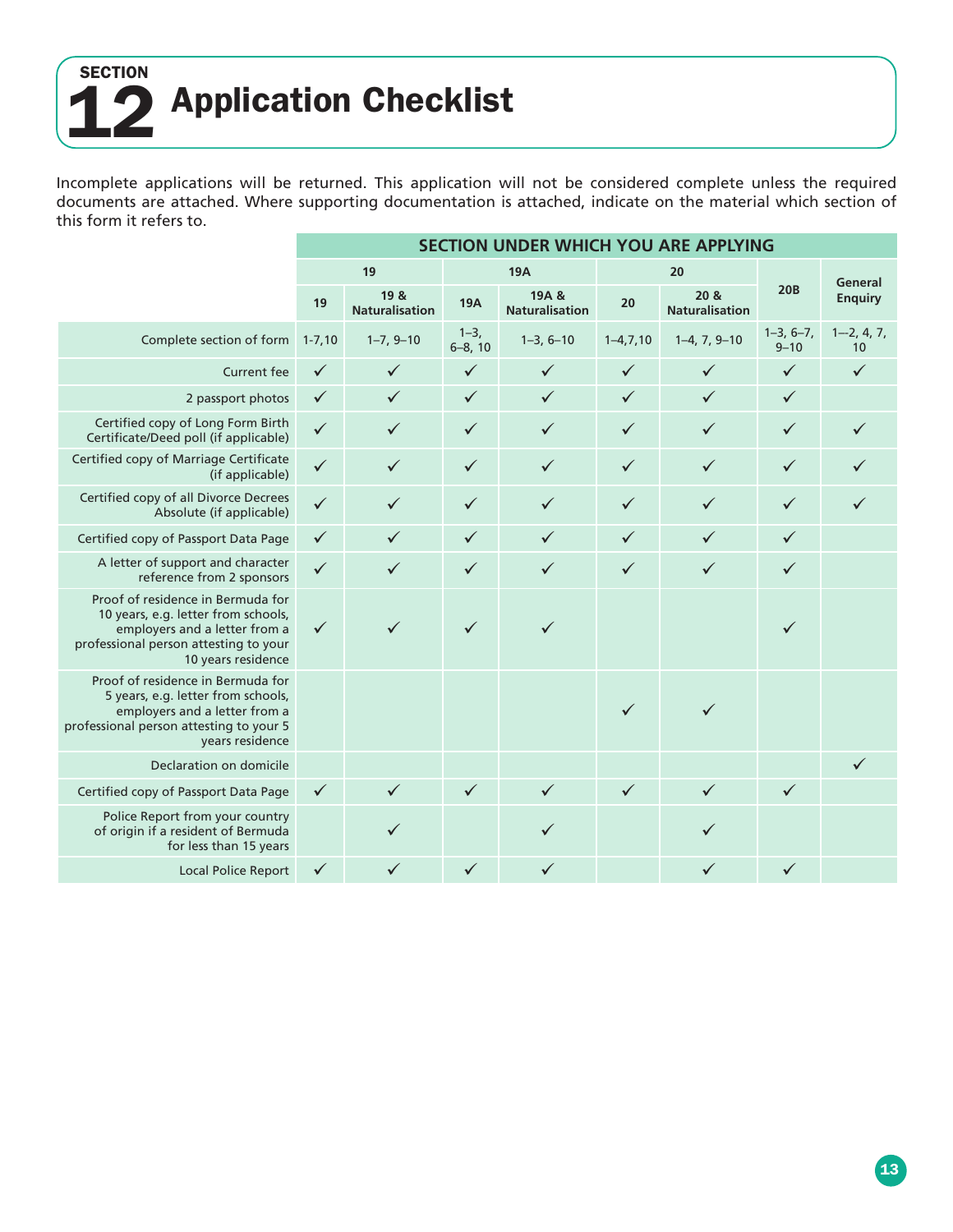#### SAMPLE: PROOF OF ORDINARY RESIDENCE

#### SUPPORT THAT APPLICANT HAS BEEN ORDINARILY RESIDENT IN BERMUDA FOR 10 CONSECUTIVE YEARS.

John Levi Outerbridge, CA 111 Bermuda Way Drive, Devonshire, DV09, Bermuda Tel: 441-236-1111 or 441-705-0000

21 October 2011

Subject: Permanent Resident, Katherine Anne Smith

To the Chief Immigration Officer:

a Way Drive, Devonshire, DV09, Bermuda<br>
S-1111 or 441-705-0000<br>
011<br>
nanent Resident, Katherine Anne Smith<br>
mmigration Officer:<br>
his letter to support the Bermudian status application I<br>
Katherine Anne Smith since 1995. I am writing this letter to support the Bermudian status application by Katherine Anne Smith. I have known Katherine Anne Smith since 1995.

We worked together as Audit Managers at the Bank of Bermuda for 10 years. We began in the Audit Department at the Bank of Bermuda on 23 October 1995 and worked together for 10 years until Katherine Anne Smith left the Bank on 5 December 2005 to work at the Fairmont Hamilton Princess Hotel.

I hereby attest that from 23 October 1995 to 5 December 2005 Katherine Anne Smith has been continuously and ordinarily resident in Bermuda.

If you have any questions, I may be reached at the phone number or the address above.

Sincerely,

John Levi Outerbridge, CA John Levi Outerbridge, CA